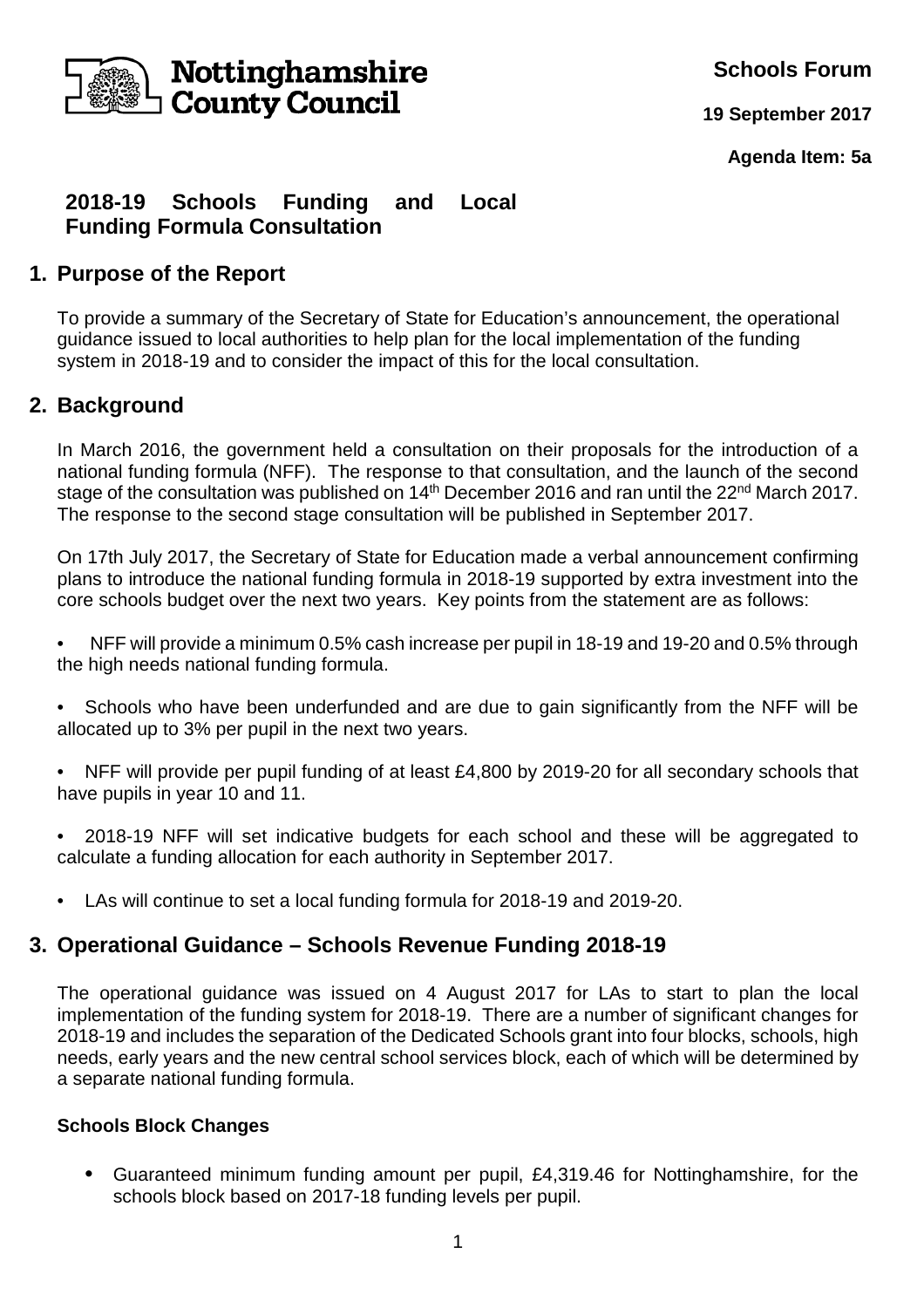- The Schools block will be ring fenced for 2018-19 but LAs will be able to transfer up to 0.5% out of this with the agreement of their schools forum and subject to consultation.
- Final funding allocations will be the higher of the guaranteed minimum per pupil amount multiplied by the October 17 census pupil numbers or the NFF primary/secondary per pupil amounts plus the historic cash factors (exceptional premises factors, rates and growth fund).
- 'Some' increase above the 2017-18 baseline.
- Flexible minimum funding guarantee (MFG) to be allowed between 0% 1.5% to allow for greater protection (LFF currently 1.5%).
- Deprivation factor allows for the use of free school meals and 'Ever 6' in the deprivation formula. Previously only allowed to use one or the other. (LFF uses FSM Ever6)
- New factor minimum level of per pupil funding for secondary schools. This factor is to allow LAs to move towards the NFF which will provide per pupil funding of at least £4,800 by 2019-20 for all secondary schools that have pupils in year 10 and 11. (LFF 2017-18 basic entitlement £4,957.38 plus allocations from other factors).
- Although the Looked After Children factor is still allowed for the LFF it is not part of the NFF so there will not be any funding allocated to it. The Pupil Premium Plus grant is to be increased from 2018-19 to include this. (LFF currently allocates £3,000 per LAC).

#### **High Needs Block**

- Guaranteed minimum amount based on 2017-18 funding levels (NCC £60.46m).
- 'Some' increase above the 2017-18 baseline.
- HN NFF will provide for at least a 0.5% overall increase.
- The funding announcement will not be made until December. Indicative figures released as part of the second stage consultation suggested that NCC would increase to £64.4m over 2 years.

#### **Central School Services Block (CSSB)**

This is new for 2018-19 and made up of two allocations, historic commitments and ongoing LA responsibilities e.g. Admissions and services previously funded by the Education Services grant. The second stage consultation was proposing an element of funding to be distributed on a perpupil basis and a deprivation factor.

- Only the historic commitments allocation is guaranteed at its 2017-18 level (NCC £3.7m).
- Ongoing responsibilities for schools LAs may receive up to -2.5% reduction on their 2017- 18 baseline (Indicative allocation received as part of the 2nd stage consultation suggested NCC would gain).
- Basis for allocation to be confirmed in the autumn and final allocations confirmed in December 2017.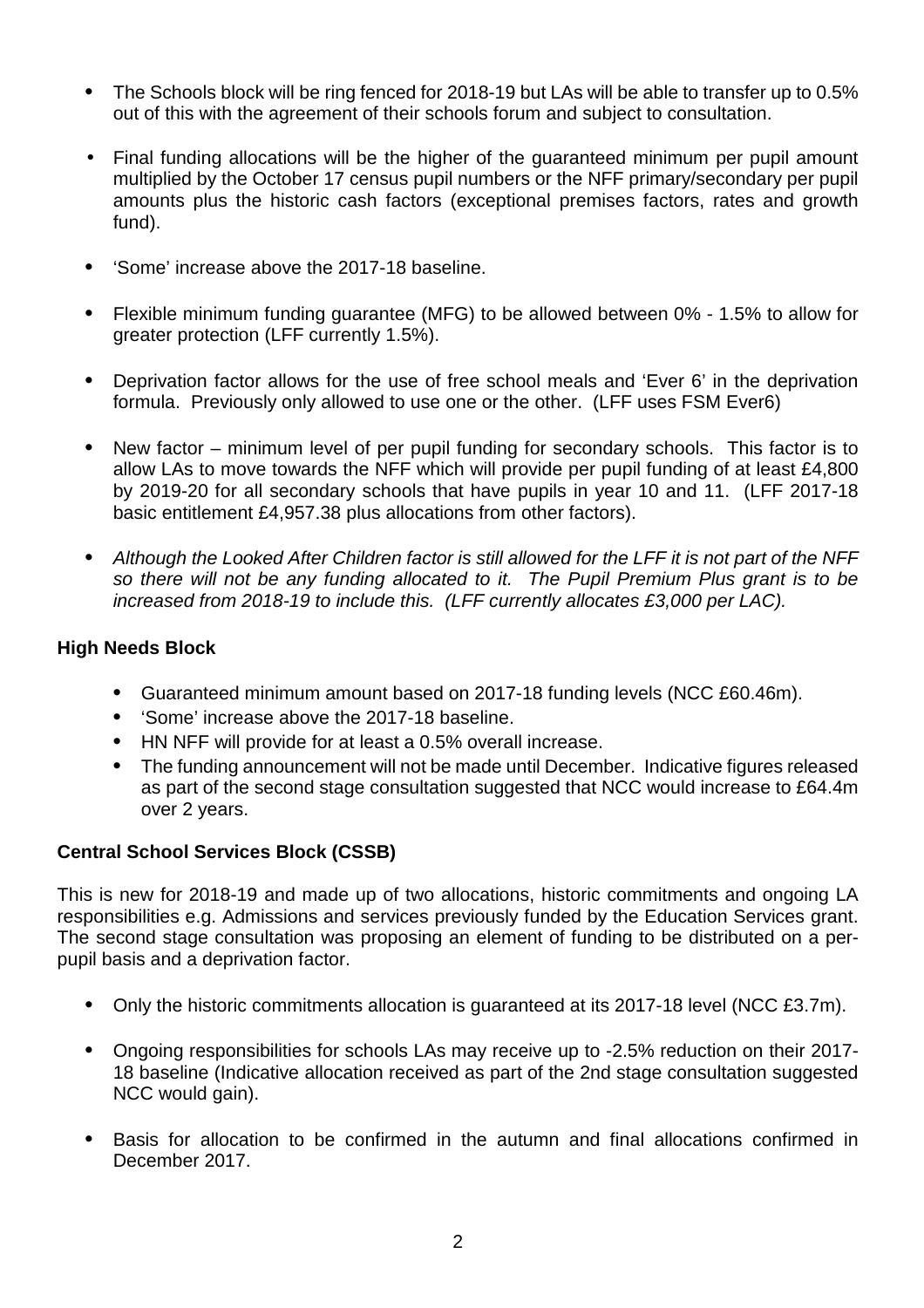**•** To include the Atypical School Admissions Communications grant as a LA ongoing responsibility (received as a separate grant in 2017-18 NCC £1,600).

#### **Early Years**

The Early Years NFF was introduced in 2017-18 and provisional funding allocations will be made in mid December as usual. There will still be a need to consult on the hourly rate pending that announcement and there is the outstanding requirement for all LAs to have a SEN Inclusion Fund. Work is being undertaken to establish a SEN Inclusion Fund and to change the definition/criteria for the deprivation supplement. Proposals will be made to the forum in October as part of the consultation process.

## **4. Implications for the Local Funding Formula (LFF) Consultation**

The only funding certainty at the moment is the guaranteed minimum funding amount for the schools block, high needs block and historic commitments. Although additional funding is to be allocated it is based on the NFF and will include up to 3% gains for schools as well as the additional 0.5% funding allocation. The NFF will provide LAs with an aggregated funding allocation presented as a per pupil amount for primary and secondary plus 3 other factors allocated on historic spend i.e. exceptional premises (including rates), growth fund and mobility.

In view of the uncertainty around the timing of the NFF announcement and funding quantum this poses a number of challenges for LFF consultation as follows:

- No specific date has been given in September for the NFF announcement.
- There are too many variables to enable an estimate of the funding quantum under the NFF to be calculated with any degree of certainty.
- As the funding quantum is uncertain it is difficult to start to model any potential changes.
- Establishing proposals and a timetable for the consultation.

## **5. Approach to the LFF Consultation**

In 2017-18 the decision was taken to make no change to the LFF to provide funding stability for schools prior to the introduction of the NFF. However there are now two further years of the local funding formula and a number of changes introduced to the funding system as outlined in section 3 above.

Although it is difficult to make proposals for LFF at the moment there are some possible options that the Forum may wish to consider in the table below. Also at Appendix A there is a reminder of the NFF proposals in the 2<sup>nd</sup> stage of the consultation.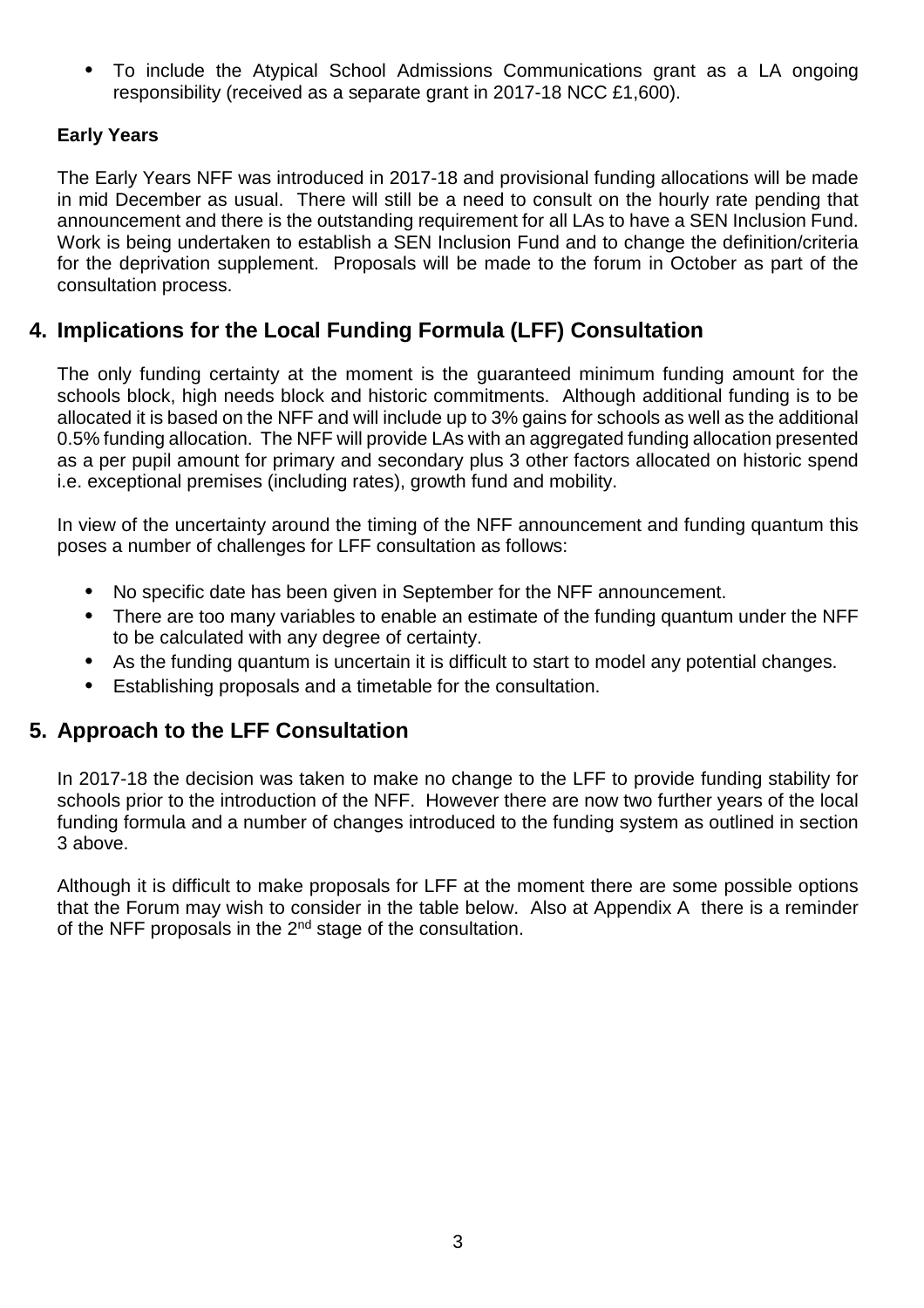|              | <b>Possible Consultation Options</b>                                                                                            | <b>Advantages</b>                                                                                                       | <b>Disadvantages</b>                                                                                                                                                                   |  |  |
|--------------|---------------------------------------------------------------------------------------------------------------------------------|-------------------------------------------------------------------------------------------------------------------------|----------------------------------------------------------------------------------------------------------------------------------------------------------------------------------------|--|--|
|              |                                                                                                                                 |                                                                                                                         |                                                                                                                                                                                        |  |  |
| a)<br>b)     | Adopt the NFF in 2018-19.<br>Continue with LFF with no change to                                                                | Would provide<br>stability in the<br>transitional years<br>before the hard<br>formula is introduced.<br>Would avoid any | It is highly likely that<br>this will present schools<br>with a different funding<br>allocation to that of the<br>LFF.<br>It is highly likely that                                     |  |  |
|              | individual factors or criteria.                                                                                                 | turbulence to current<br>funding allocations.                                                                           | this will present schools<br>with a different funding<br>allocation to that of the<br>NFF.                                                                                             |  |  |
| $\mathsf{c}$ | Transition the LFF towards the NFF for<br>those factors that will change the most<br>under the NFF e.g. the deprivation factor. | smooth<br>May<br>the<br>transition<br>of<br>some<br>schools towards the<br>NFF.                                         | Reduced funding for<br>affected schools (MFG<br>protection).                                                                                                                           |  |  |
| d)           | Model impact of changes introduced by<br>2018-19<br>operational<br>quidance<br>the<br>outlined in Section 3.                    |                                                                                                                         |                                                                                                                                                                                        |  |  |
|              | MFG flexibility 0 - 1.5%                                                                                                        | Provides schools with<br>greater and<br>longer<br>protection.                                                           | Any reduction in the<br>protection would have<br>to be paid for by all<br>schools as a reduction<br>in the basic entitlement<br>(AWPU) per pupil.                                      |  |  |
|              | Deprivation use of FSM and Ever 6                                                                                               |                                                                                                                         | Turbulence                                                                                                                                                                             |  |  |
|              | LAC - reduction in current LFF allocation<br>as this factor will not be included in the<br>NFF.                                 | Phased transition<br>to<br>the hard formula.                                                                            | Reduced funding<br>for<br>affected schools (MFG<br>protection).                                                                                                                        |  |  |
|              |                                                                                                                                 | Addresses issue of<br>double funding as the<br><b>Pupil Premium Plus is</b><br>to be increased for<br>2018-19.          | <b>LFF currently allocates</b><br>£3,000 per LAC which<br>is the highest in the<br>Country. It is almost<br>certain the Pupil<br>Premium Plus will not<br>be raised by this<br>amount. |  |  |
|              | Secondary amount per pupil £4,800                                                                                               | Phased transition<br>to<br>the hard formula.                                                                            | Reduction in funding as<br><b>LFF</b><br>basic<br>current<br>entitlement alone gives<br>£4,957.38<br>pupil<br>per<br>(MFG protection).                                                 |  |  |
| e)           | Model impact of a combination of the<br>above.                                                                                  |                                                                                                                         | Impact can be difficult<br>to interpret and have<br>unintended<br>consequences.                                                                                                        |  |  |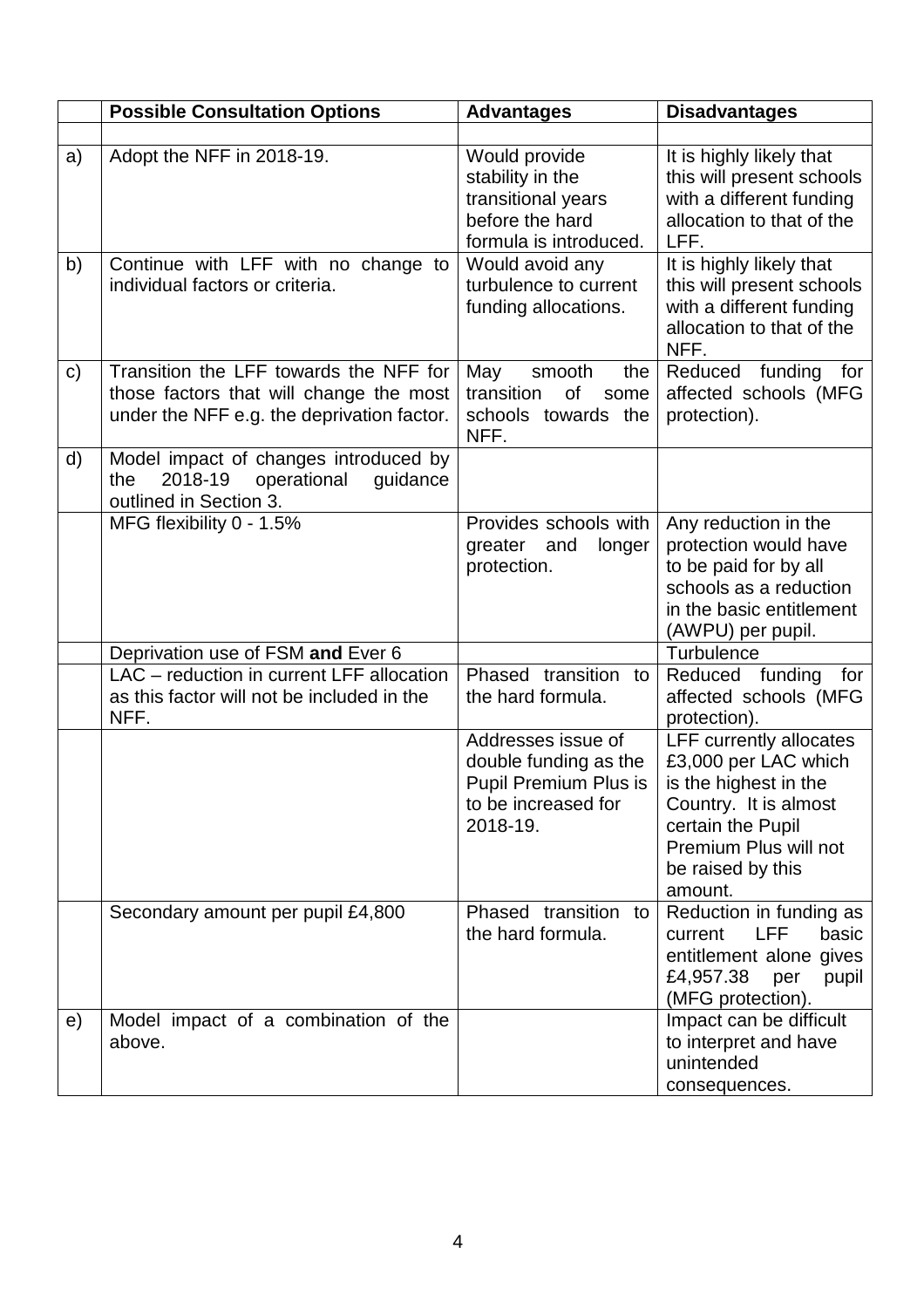# **6. Consultation timetable**

Ideally the local funding formula should receive political approval via Policy Committee before the final Authority Proforma Tool (APT) submission deadline of 19<sup>th</sup> January 2018. The last committee meeting before the submission deadline is 20<sup>th</sup> December 2017 (next meeting is the 24 January 2018).

In order to use existing Schools Forum meetings (19<sup>th</sup> October and 7<sup>th</sup> December) and to try and achieve the December Policy Committee the proposed timetable would be as follows:-

- $\bullet$  12<sup>th</sup> October circulate proposed consultation documents.
- $\bullet$  19<sup>th</sup> October Schools Forum meeting decide content of consultation.
- Half term 23 October 27 October.
- $30<sup>th</sup>$  October to 17<sup>th</sup> November 3 weeks consultation period.
- 30th November circulation of consultation responses and proposed 2018-19 local funding formula.
- $4<sup>th</sup>$  December draft report to Policy Committee pre-agenda meeting.
- $\bullet$  7<sup>th</sup> December Schools Forum meeting recommendation of local funding formula<sup>\*</sup>.
- 20<sup>th</sup> December agreement of local funding formula at Policy Committee.
- 19<sup>th</sup> January APT submission to EFSA.

\*this would still allow time for any changes to be made to the Policy Committee report if necessary or consideration could be given to moving the Forum meeting to the previous week (if the venue is available).

#### **7. Recommendation**

That the Schools Forum:

- Consider and comment on the consultation options proposed.
- Consider the establishment of a working group to make recommendations about the best transitional approach for 2018-19.
- Approve in principal the proposed timetable for the local consultation.

#### **For any enquiries about this report please contact:**

Sue Summerscales Senior Finance Business Partner

T: 01159 773427

E: sue.summerscales@nottscc.gov.uk